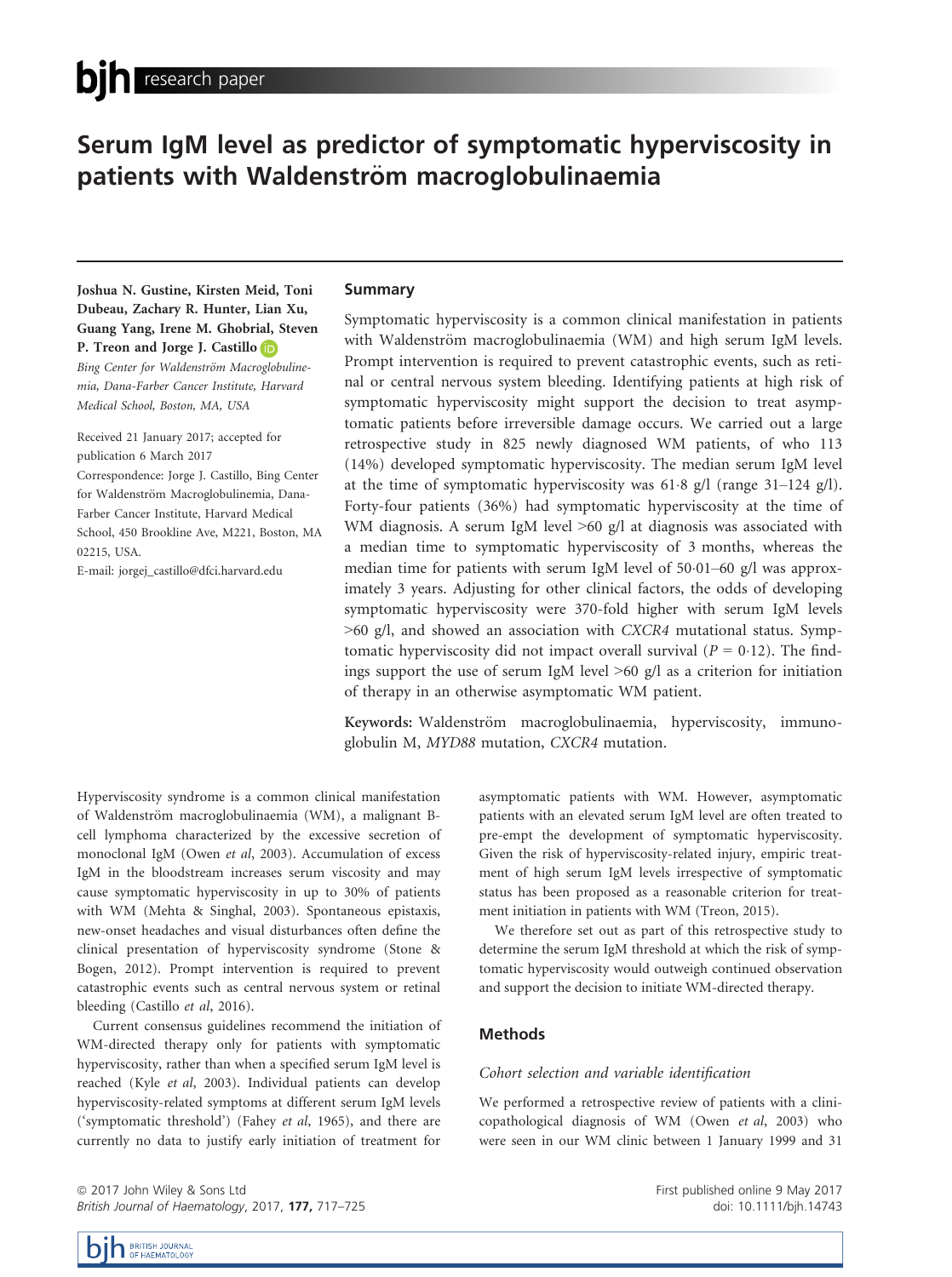May 2016. Patients who were untreated at the time of presentation were included in this study. Medical files were manually reviewed to identify cases of symptomatic hyperviscosity between the time of WM diagnosis and initiation of frontline therapy. Symptomatic hyperviscosity was defined by the presence of recurrent epistaxis, new-onset headaches, new-onset blurry vision, slowed mentation, and/or presence of retinal vessel engorgement, tortuosity, sausaging, and/or retinal haemorrhages that were attributed to WM. Pertinent clinical and pathological data were gathered. The presence of MYD88 and CXCR4 mutations were detected by allele-specific polymerase chain reaction (AS-PCR) and Sanger sequencing methods, respectively, as previously described (Xu et al, 2013, 2015).

## Statistical analysis

Continuous variables were categorized to facilitate analysis. Univariate and multivariate logistic regression models were fit to evaluate the association between clinical variables and the risk of symptomatic hyperviscosity; the outcome measure was odds ratio (OR) with 95% confidence interval (CI). The time from WM diagnosis to development of symptomatic hyperviscosity was defined as the time in months between WM diagnosis and identification of symptomatic hyperviscosity. Patients with symptomatic hyperviscosity at initial presentation (i.e. within 30 days of WM diagnosis) were excluded from this analysis. The survival from WM diagnosis was defined as the time in months between WM diagnosis and last follow-up or death. Time to events was estimated using the Kaplan–Meier method and comparisons between groups were made using the logrank test. The Cox proportional-hazard regression method was used to fit univariate and multivariate models for overall survival; the outcome measure was hazard ratio (HR) with 95% CI. For both the regression and survival univariate models, only the variables with a  $P$ -value <0.05 were included in the multivariate analysis. P-values were twosided and considered statistically significant if  $\leq 0.05$ . All calculations and graphs were obtained using STATA/SE 13.1 (StataCorp, College Station, TX, USA).

## Results

## Patient characteristics

A total of 113 patients (14%) who developed symptomatic hyperviscosity were identified in a cohort of 825 treatmentnaïve patients with WM. The epoch of WM diagnosis included: 1991–2000  $(n = 49; 6\%)$ , 2001–2005  $(n = 178;$ 22%), 2006–2010 ( $n = 310$ ; 38%) and 2011–2016 ( $n = 288$ ; 35%). The clinical characteristics of these patients at time of WM diagnosis are shown in Table I. WM patients who developed symptomatic hyperviscosity were more likely to have a haemoglobin level  $\leq$ 115 g//l (57% vs. 31%), bone marrow involvement ≥50% (42% vs. 29%) and be younger than 65 years (78% vs. 59%) compared to patients who did not develop symptomatic hyperviscosity. WM patients who developed hyperviscosity were more likely to have serum IgM levels >30 g/l. No difference in the proportion of patients who had detectable cryoglobulins was observed between patients with and without symptomatic hyperviscosity  $(P = 0.67)$ . The clinical presentation of symptomatic hyperviscosity included: blurry vision, retinal vessel sausaging, and/or retinal haemorrhages ( $n = 97$ ; 86%), epistaxis  $(n = 85; 75%)$ , headaches  $(n = 42; 37%)$  and slowed mentation ( $n = 12$ ; 11%).

## Risk of symptomatic hyperviscosity

The median serum IgM level at the time of symptomatic hyperviscosity was 61.8 g/l (range 31-124 g/l). The cumulative incidence of symptomatic hyperviscosity at 12, 24, 36, 48, 60 and 120 months from WM diagnosis was 108%, 147%, 168%, 176%, 182% and 260%, respectively (Fig 1A). No cases of symptomatic hyperviscosity were identified in patients with a serum IgM level <30 g/l ( $n = 431$ ). Forty-one patients (36%) had symptomatic hyperviscosity at the time of initial presentation with WM. After excluding these patients, the median time from WM diagnosis to hyperviscosity was 3 months for patients with serum IgM level >60 g/l at diagnosis. The median time to hyperviscosity for patients with serum IgM levels  $50.01-60$ ,  $40.01-50$  and  $30.01-40$  g/l was  $36$ ,  $32$  and  $156$  months, respectively. The median time to hypervisocosity for patients with serum IgM levels of 30 g/l or lower was not reached (log-rank  $P < 0.001$ ; Fig 1B).

The crude incidence of symptomatic hyperviscosity in patients with serum IgM levels ranging between  $30.01-40$ , 40.01–50, 50.01–60 and >60 g/l was  $3\%$  ( $n = 3/120$ ), 22%  $(n = 21/95)$ , 32%  $(n = 28/88)$  and 67%  $(n = 61/91)$ , respectively ( $P \le 0.001$ ; Fig 2A). The risk of symptomatic hyperviscosity increased exponentially with each increasing category of serum IgM level  $(R^2 = 0.98)$ .

By univariate analysis, the odds of symptomatic hyperviscosity were significantly higher with a haemoglobin level  $\leq$ 115 g//l and bone marrow involvement  $\geq$ 50% at the time of WM diagnosis, and with serum IgM levels >30 g/l. Age >65 years at WM diagnosis was associated with lower odds of hyperviscosity. Sex, platelet count, serum  $\beta_2$ -microglobulin, cryoglobulins, or cold agglutinins were not associated with higher or lower odds of symptomatic hyperviscosity. In the multivariate analysis, serum IgM levels  $30.01-40$ , 40 $\cdot$ 01–50, 50 $\cdot$ 01–60 and >60 g/l were independently associated with 20-, 50-, 40- and 370-fold higher odds of symptomatic hyperviscosity. Age >65 years at WM diagnosis (OR 0.45, 95% CI 0.24-0.81;  $P = 0.007$ ) also remained associated with lower odds of symptomatic hyperviscosity. The univariate and multivariate models are shown in Table II.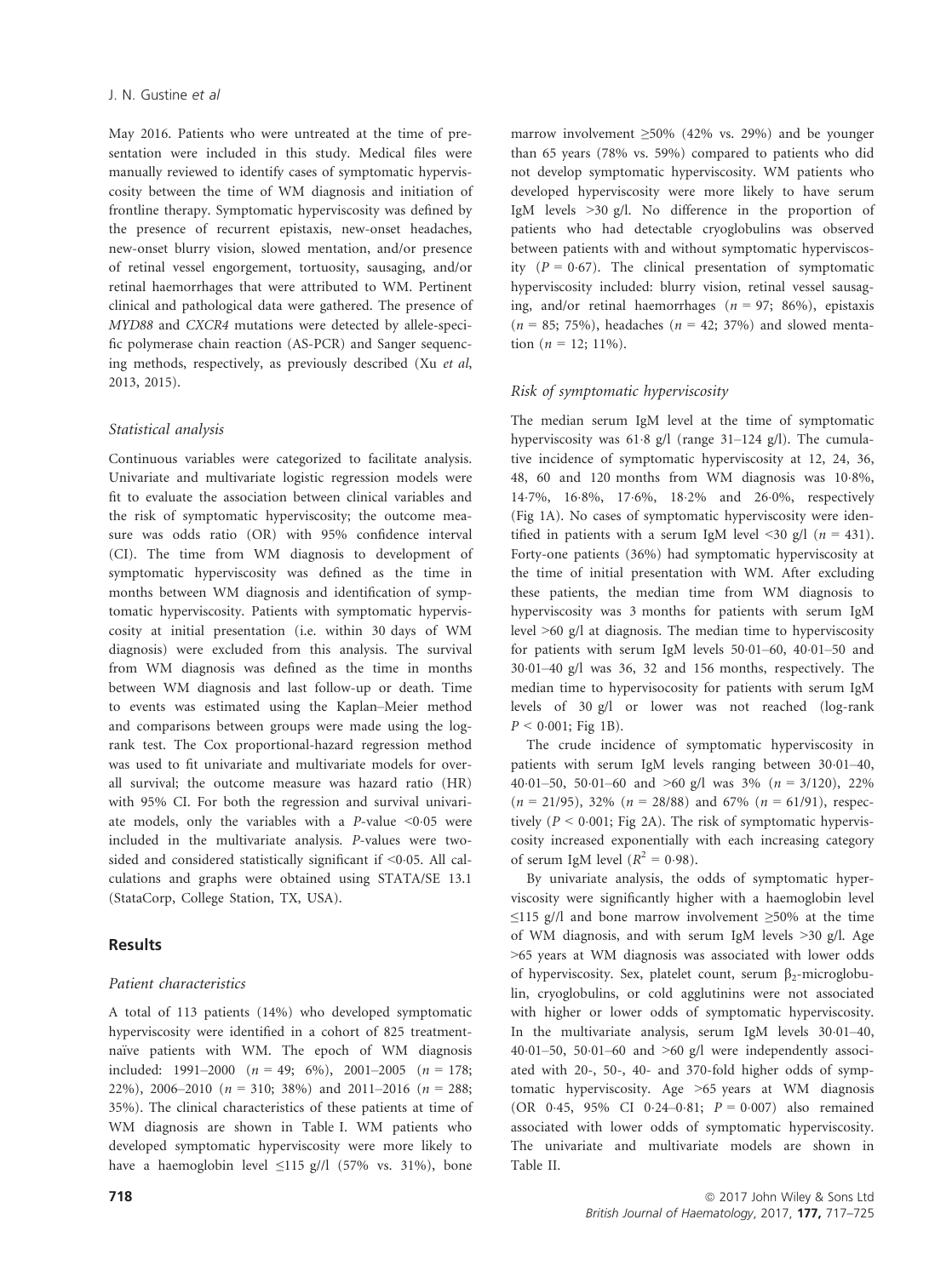Table I. Clinical characteristics at the time of Waldenström macroglobulinaemia diagnosis.

|                                      | All patients<br>$(N = 825)$ | Developed symptomatic<br>hyperviscosity |                |             |
|--------------------------------------|-----------------------------|-----------------------------------------|----------------|-------------|
| Characteristic                       |                             | Yes $(N = 113)$                         | No $(N = 712)$ | $P$ -value* |
| Age                                  |                             |                                         |                |             |
| $>65$ years                          | 314 (38%)                   | 25 (22%)                                | 289 (41%)      | < 0.001     |
| $\leq$ 65 years                      | 511 (62%)                   | 88 (78%)                                | 423 (59%)      |             |
| Sex                                  |                             |                                         |                |             |
| Male                                 | 500 (61%)                   | 70 (62%)                                | 430 (60%)      | 0.75        |
| Female                               | 325 (39%)                   | 43 (38%)                                | 282 (40%)      |             |
| Serum IgM level                      |                             |                                         |                |             |
| $0 - 10$ g/l                         | 180 (22%)                   | $2(1.8\%)$                              | 178 (25%)      | < 0.001     |
| $10.01 - 20$ g/l                     | 198 (24%)                   | $4(3.5\%)$                              | 194 (27%)      |             |
| $20.01 - 30$ g/l                     | 164 (20%)                   | $7(6.2\%)$                              | 157 (22%)      |             |
| $30.01 - 40$ g/l                     | 125 (15%)                   | 25 (22%)                                | $100(14\%)$    |             |
| $40.01 - 50$ g/l                     | 74 (9.0%)                   | 28 (25%)                                | $46(6.5\%)$    |             |
| $50.01 - 60$ g/l                     | 44 $(5.4\%)$                | $16(14\%)$                              | 28 $(4.0\%)$   |             |
| $>60$ g/l                            | $37(4.5\%)$                 | 31 (27%)                                | $6(0.9\%)$     |             |
| Haemoglobin level                    |                             |                                         |                |             |
| $>115$ g/l                           | 538 (65%)                   | 49 (43%)                                | 489 (69%)      | < 0.001     |
| $\leq$ 115 g/l                       | 287 (35%)                   | 64 (57%)                                | 223 (31%)      |             |
| Platelet count                       |                             |                                         |                |             |
| $>100 \times 10^9$ /1                | 801 (97%)                   | 108 (96%)                               | 693 (97%)      | 0.30        |
| $\leq 100 \times 10^9/l$             | 24 (3%)                     | 5(4%)                                   | 19(3%)         |             |
| Serum $\beta_2$ -microglobulin level |                             |                                         |                |             |
| $>3.0$ mg/l                          | 330 (40%)                   | 61(54%)                                 | 434 (61%)      | 0.16        |
| $\leq$ 3.0 mg/l                      | 495 (60%)                   | 52 (46%)                                | 278 (39%)      |             |
| Bone marrow involvement              |                             |                                         |                |             |
| $<$ 50%                              | 568 (69%)                   | 65 (57%)                                | 503 (71%)      | 0.003       |
| $\geq 50\%$                          | 250 (31%)                   | 48 (42%)                                | 202 (29%)      |             |
| Cold agglutinins                     | 75 (17%)                    | 13 (22%)                                | 62 (17%)       | 0.34        |
| Cryoglobulins                        | 69 (12%)                    | $11(14\%)$                              | 58 (12%)       | 0.67        |
|                                      |                             |                                         |                |             |

\*P-value denotes the comparison of clinical characteristics between patients who did and did not develop symptomatic hyperviscosity.

#### Management of patients with symptomatic hyperviscosity

Seventy-seven patients (68%) received emergent plasmapheresis for symptomatic hyperviscosity; 28 patients (36%) underwent plasmapheresis at our institution. The median serum IgM level before plasmapheresis was 63.8 g/l (IQR 546–754 g/l). Our protocol is to perform three sessions of plasmapheresis in 1 week followed by weekly plasmapheresis until WM-directed therapy takes effect, serum IgM level drops below 60 g/l, and the patient is free from hyperviscosity symptoms. Data on serum IgM levels during plasmapheresis were available in 53 patients (69%). The median serum IgM levels after 1, 2 and 3 sessions of plasmapheresis were 51.5 g/l (IQR 45.7-72 g/l), 38.1 g/l (IQR 28.9-46.1 g/l) and 25.8 g/l (IQR 21.67-32.3 g/l), respectively (Fig 2B). WM-directed therapy was initiated for all but one patient in response to developing symptomatic hyperviscosity; one patient refused treatment. Combination therapy with an anti-CD20 monoclonal antibody and a proteasome inhibitor  $(n = 71; 63\%)$ , alkylator  $(n = 13; 12\%)$ , nucleoside analogue  $(n = 12; 11\%)$ , or immunomodulator  $(n = 7; 6\%)$  was

initiated for most patients. Ibrutinib ( $n = 5$ ; 4%), everolimus  $(n = 2, 2\%)$ , and rituximab alone  $(n = 2, 2\%)$  were also utilized. Resolution of hyperviscosity-related symptoms was observed for all patients who received intervention.

#### Survival analysis

With a median follow-up of 54 months (95% CI 51– 60 months), 78 patients (10%) have died. No difference in overall survival was observed between patients with and without symptomatic hyperviscosity (Fig 3;  $P = 0.12$ ). By univariate analysis, the risk of death significantly increased with age >65 years and serum  $\beta_2$ -microglobulin >3.0 mg/l at the time of WM diagnosis. Sex, haemoglobin level, platelet count, bone marrow involvement and serum IgM levels at the time of WM diagnosis, as well as presence of cryoglobulins or cold agglutinins, were not associated with risk of death. In the multivariate model, age >65 years (HR 246, 95% CI 1.56–3.88;  $P < 0.001$ ) and serum  $\beta_2$ -microglobulin  $>3.0$  mg/l (HR 1.74, 95% CI 1.11-2.73;  $P = 0.02$ ) at WM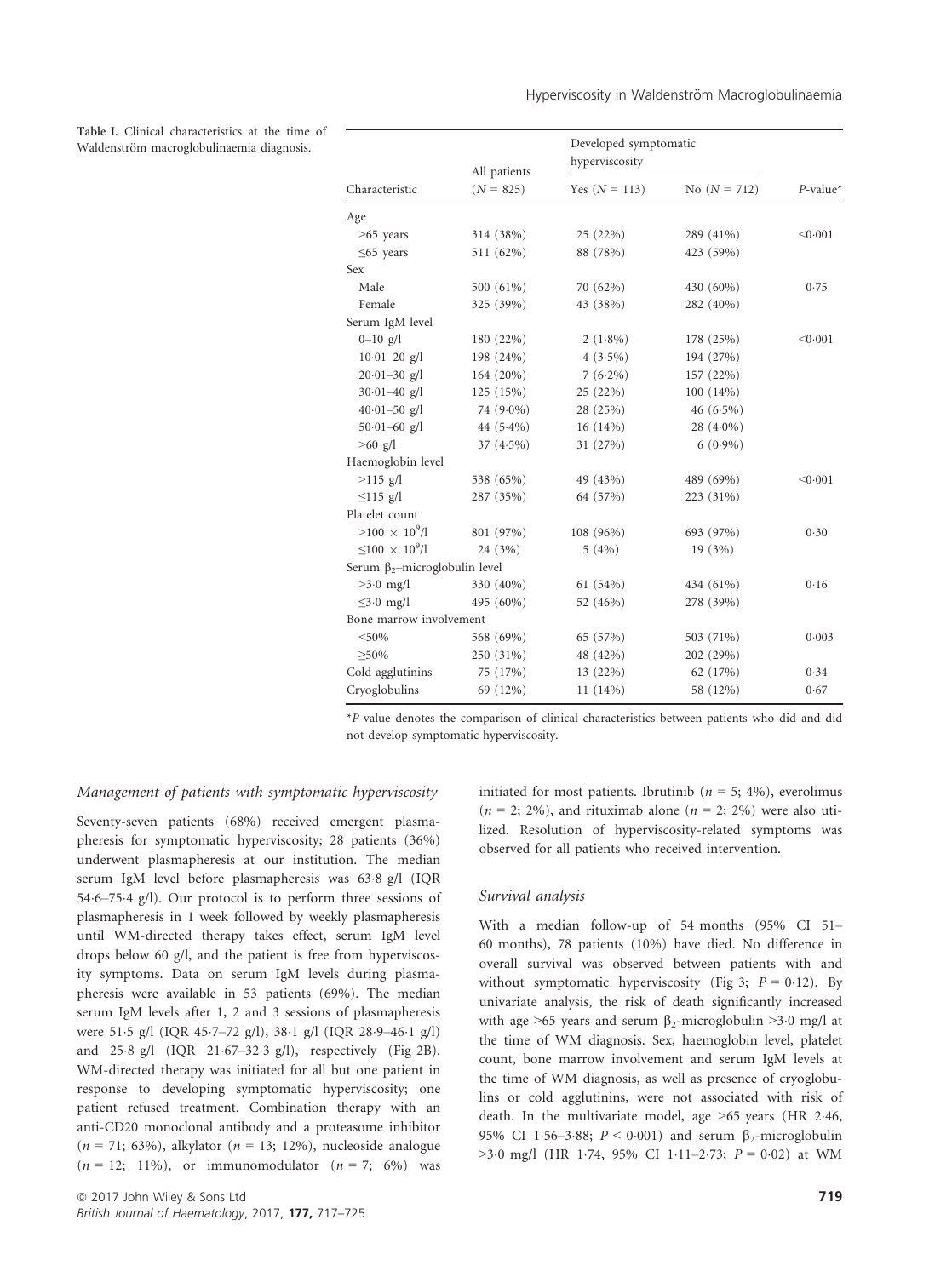

diagnosis were independently associated with an adverse prognosis. The univariate and multivariate models are shown in Table III.

### Impact of tumour genotype

Tumour genotyping was performed in 224 patients. Among these patients, 216 (96%) carried the MYD88 L265P mutation and 8 (4%) were wild-type for MYD88. Of the MYD88 mutated patients, 106 (47%) carried at least one CXCR4 mutation; 64 (60%) had a nonsense mutation, 37 (35%) had a frameshift mutation and 5 (5%) had both a nonsense and frameshift mutation. Patients who developed symptomatic Fig 1. Estimated cumulative incidence of symptomatic hyperviscosity from Waldenström macroglobulinaemia diagnosis (A), and time to symptomatic hyperviscosity according to serum IgM level at Waldenström macroglobulinaemia diagnosis (B). 95% CI, 95% confidence interval; WM, Waldenström macroglobulinaemia. [Colour figure can be viewed at wileyonlinelibrary.com]

hyperviscosity had a similar rate of mutated MYD88 (100% vs. 96%;  $P = 0.21$ ) versus patients who did not develop symptomatic hyperviscosity. None of the patients with wildtype MYD88 developed symptomatic hyperviscosity. Patients who developed symptomatic hyperviscosity were more likely to carry a CXCR4 mutation (78% vs. 42%;  $P < 0.001$ ) versus those who did not develop symptomatic hyperviscosity. For CXCR4 mutated patients, the odds of presenting with symptomatic hyperviscosity were higher versus wild-type CXCR4 patients (OR 4.94, 95% CI 2.14–11.4;  $P < 0.001$ ). Moreover, symptomatic hyperviscosity was more likely with a CXCR4 nonsense mutation than frameshift mutation (41% vs. 5%;  $P < 0.001$ ). Patients with a CXCR4 nonsense mutation had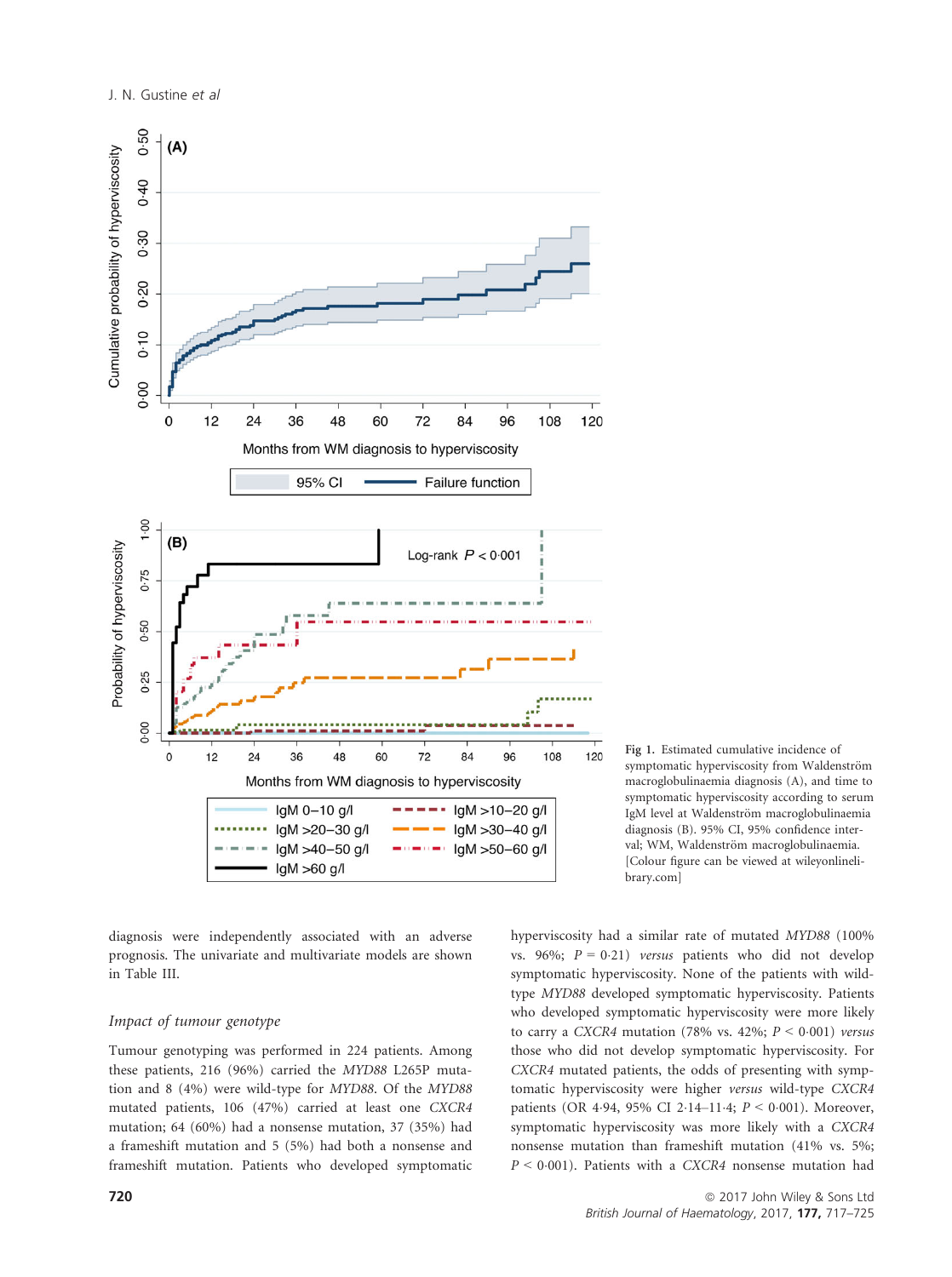

Fig 2. Incidence of symptomatic hyperviscosity according to serum IgM level (A), and serum IgM level reduction while undergoing plasmapheresis (B). PP, plasmapheresis. [Colour figure can be viewed at wileyonlinelibrary.com]

Hyperviscosity in Waldenström Macroglobulinaemia

higher odds of symptomatic hyperviscosity (OR 9-41, 95% CI 2.93-22.5;  $P < 0.001$ ) than patients with a CXCR4 frameshift mutation (OR 0.79, 95% CI 0.16–3.87;  $P = 0.77$ ).

In an exploratory analysis, we evaluated the presence of CXCR4 mutations against haemoglobin and serum IgM levels in a multivariate model ( $n = 224$ ). In this model, CXCR4 mutations remained associated with higher odds (OR 3.60, 95% CI 1.42–9.10;  $P = 0.007$  of developing symptomatic hyperviscosity. Serum IgM levels 30.01-60 g/l (OR 14.6, 95% CI 4.14-51.7;  $P < 0.001$ ) and  $> 60$  g/l (OR 66.2, 95% CI 11.4–385.4;  $P < 0.001$ ) were also associated with higher odds of symptomatic hyperviscosity. Haemoglobin level was not associated with higher or lower odds of symptomatic hyperviscosity ( $P = 0.89$ ).

# **Discussion**

Symptomatic hyperviscosity may herald catastrophic events, such as central nervous system or retinal bleeding (Castillo et al, 2016). To prevent hyperviscosity-related injury, empiric treatment at high serum IgM levels has been proposed as a reasonable treatment criterion for patients with WM regardless of symptomatic status (Treon, 2015). However, a paucity of published data exists to suggest the serum IgM level for which the risk of symptomatic hyperviscosity would support initiation of WMdirected therapy. Current consensus criteria also do not address the role of treatment in asymptomatic WM patients with high serum IgM levels (Kyle et al, 2003). This prompted us to investigate the risk of symptomatic hyperviscosity in 825 treatmentnaïve patients with WM to identify the serum IgM level at which treatment initiation could be reasonably considered.

Table II. Univariate and multivariate models for symptomatic hyperviscosity.

|                                          | Univariate             |            | Multivariate           |         |
|------------------------------------------|------------------------|------------|------------------------|---------|
| Variable                                 | OR (95% CI)            | $P$ -value | OR (95% CI)            | P-value |
| Age $>65$ years                          | $0.42(0.26-0.66)$      | < 0.001    | $0.45(0.24 - 0.81)$    | 0.007   |
| Male sex                                 | $1.07(0.71-1.60)$      | 0.75       |                        |         |
| Haemoglobin level $\leq$ 115 g/l         | $2.86(1.91-4.29)$      | < 0.001    | $1.13(0.66-1.96)$      | 0.65    |
| Platelet count $\leq 100 \times 10^9/l$  | $1.69(0.62 - 4.62)$    | 0.31       |                        |         |
| Serum $\beta_2$ -microglobulin >3.0 mg/l | $1.33(0.90-1.98)$      | 0.16       |                        |         |
| Cold agglutinins                         | $1.39(0.71 - 2.72)$    | 0.34       |                        |         |
| Cryoglobulins                            | $1.16(0.58-2.32)$      | 0.68       |                        |         |
| Bone marrow involvement ≥50%             | $1.84(1.22 - 2.76)$    | 0.003      | $0.95(0.55-1.64)$      | 0.84    |
| Serum IgM level $0-10$ g/l               | Reference              |            | Reference              |         |
| Serum IgM level $10.01-20$ g/l           | $1.86(0.34-10.3)$      | 0.48       | $1.78(0.32 - 9.88)$    | 0.508   |
| Serum IgM level 20-01-30 g/l             | $4.11(0.84 - 20.1)$    | 0.08       | $4.05(0.83-19.9)$      | 0.08    |
| Serum IgM level 30.01-40 g/l             | $22.7(5.25-98.2)$      | < 0.001    | $20.6$ $(4.73 - 89.9)$ | < 0.001 |
| Serum IgM level 40.01-50 g/l             | $51.2(11.7-224.4)$     | < 0.001    | 49.1 $(11.0 - 219.2)$  | < 0.001 |
| Serum IgM level 50.01–60 g/l             | $50.8(11.0-234.9)$     | < 0.001    | $44.0(9.35-206.6)$     | < 0.001 |
| Serum IgM level $>60$ g/l                | $387.2(70.8 - 2116.7)$ | < 0.001    | $372.1(65.2 - 2121.4)$ | < 0.001 |

OR, odds ratio; CI, confidence interval.

Age, sex, haemoglobin level, platelet count, and serum  $\beta_2$ -microglobulin level are at the time of Waldenström macroglobulinaemia diagnosis.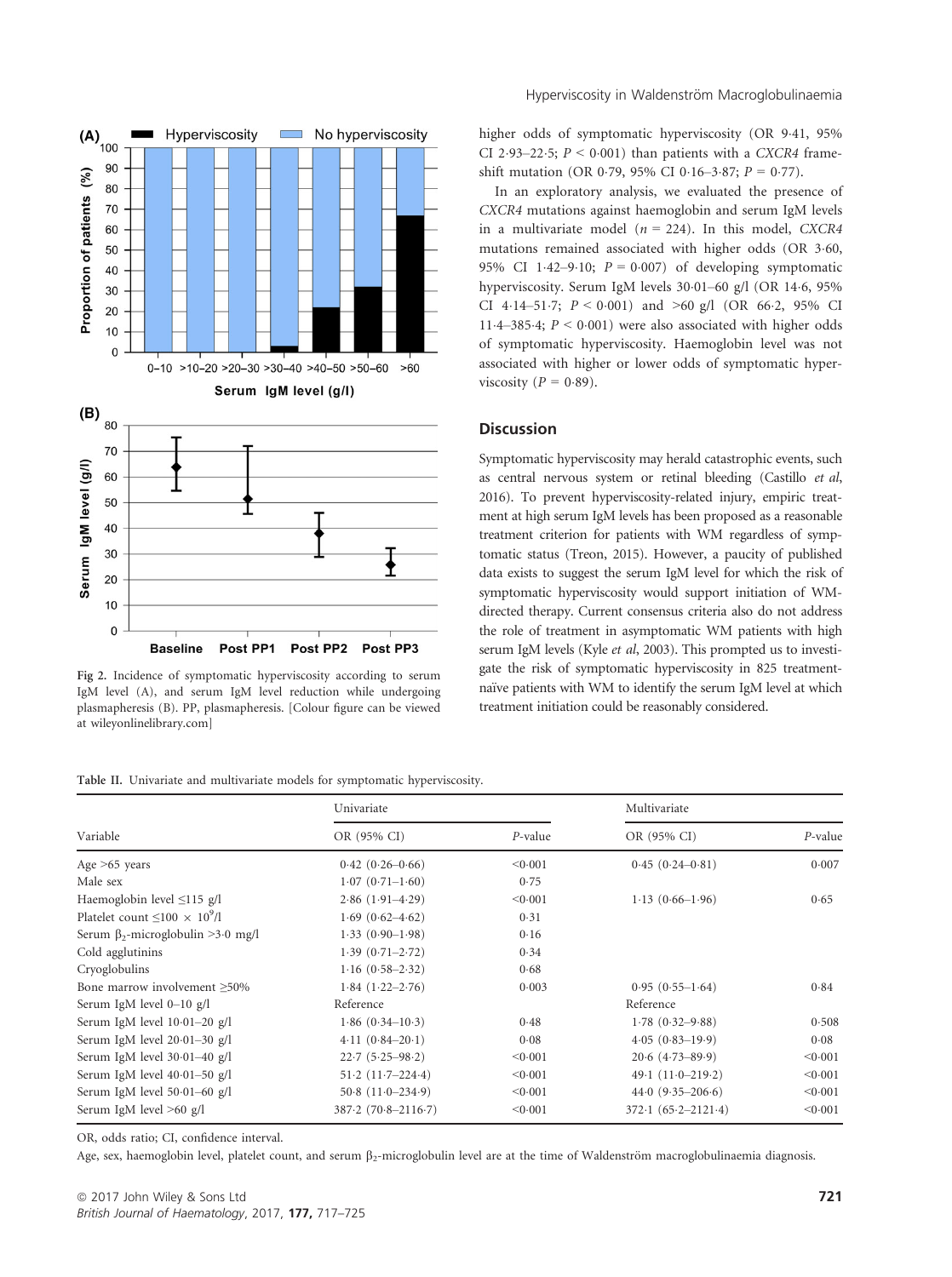

Fig 3. Kaplan–Meier overall survival curves according to the development of symptomatic hyperviscosity. [Colour figure can be viewed at wileyonlinelibrary.com]

|                                          | Univariate           |            | Multivariate      |         |
|------------------------------------------|----------------------|------------|-------------------|---------|
| Variable                                 | HR (95% CI)          | $P$ -value | HR (95% CI)       | P-value |
| Age $>65$ years                          | $2.55(1.62-4.02)$    | < 0.001    | $2.46(1.56-3.88)$ | < 0.001 |
| Male sex                                 | $1.58(0.97-2.58)$    | 0.06       |                   |         |
| Haemoglobin level $\leq$ 115 g/l         | $1.14(0.71-1.84)$    | 0.60       |                   |         |
| Platelet count $\leq 100 \times 10^9/l$  | $0.88(0.22 - 3.59)$  | 0.86       |                   |         |
| Serum $\beta_2$ -microglobulin >3.0 mg/l | $1.84(1.18-2.88)$    | 0.007      | $1.74(1.11-2.73)$ | 0.02    |
| Cold agglutinins                         | $1.49(0.58-3.81)$    | 0.41       |                   |         |
| Cryoglobulins                            | $1.05(0.41-2.70)$    | 0.92       |                   |         |
| Bone marrow involvement $\geq 50\%$      | $1.48(0.94 - 2.34)$  | 0.10       |                   |         |
| Symptomatic hyperviscosity               | $0.58(0.29 - 1.17)$  | 0.12       |                   |         |
| Serum IgM level $0-10$ g/l               | Reference            |            |                   |         |
| Serum IgM level $10.01-20$ g/l           | $0.51(0.26-1.01)$    | 0.05       |                   |         |
| Serum IgM level $20.01-30$ g/l           | $0.53(0.26-1.08)$    | 0.08       |                   |         |
| Serum IgM level $30.01-40$ g/l           | $0.69$ $(0.35-1.39)$ | 0.30       |                   |         |
| Serum IgM level $40.01-50$ g/l           | $0.86(0.36-1.39)$    | 0.74       |                   |         |
| Serum IgM level $50.01 - 60$ g/l         | $0.86(0.32 - 2.30)$  | 0.77       |                   |         |
| Serum IgM level $>60$ g/l                | $0.80(0.27-2.34)$    | 0.68       |                   |         |
|                                          |                      |            |                   |         |

Table III. Univariate and multivariate models for overall survival.

HR, hazard ratio; CI, confidence interval.

Age, sex, haemoglobin level, platelet count, serum B<sub>2</sub>-microglobulin level, and serum IgM level

are at the time of Waldenström macroglobulinaemia diagnosis.

As part of these efforts, the cumulative incidence and timing of symptomatic hyperviscosity were examined. One in ten patients with WM develops symptomatic hyperviscosity within 1 year of WM diagnosis, and the risk continues to increase over time with a 10-year incidence of 26%. Symptomatic hyperviscosity has been previously reported in up to 30% of WM patients (Mehta & Singhal, 2003). Additionally, a shorter elapsed time to the development of symptomatic hyperviscosity was observed for patients with a high serum IgM level at the time of WM diagnosis. Patients with a serum IgM level >60 g/l have a particularly acute risk of symptomatic hyperviscosity, occurring in more than half these patients within a few months of diagnosis. These results may be relevant to identify patients for whom increased monitoring is clinically indicated.

A serum IgM level of at least 30 g/l was identified as the threshold at which patients with WM are at risk for developing symptomatic hyperviscosity. Prior reports have described the occurrence of symptomatic hyperviscosity when the serum viscosity is >4.0 centipoise (Crawford et al, 1985;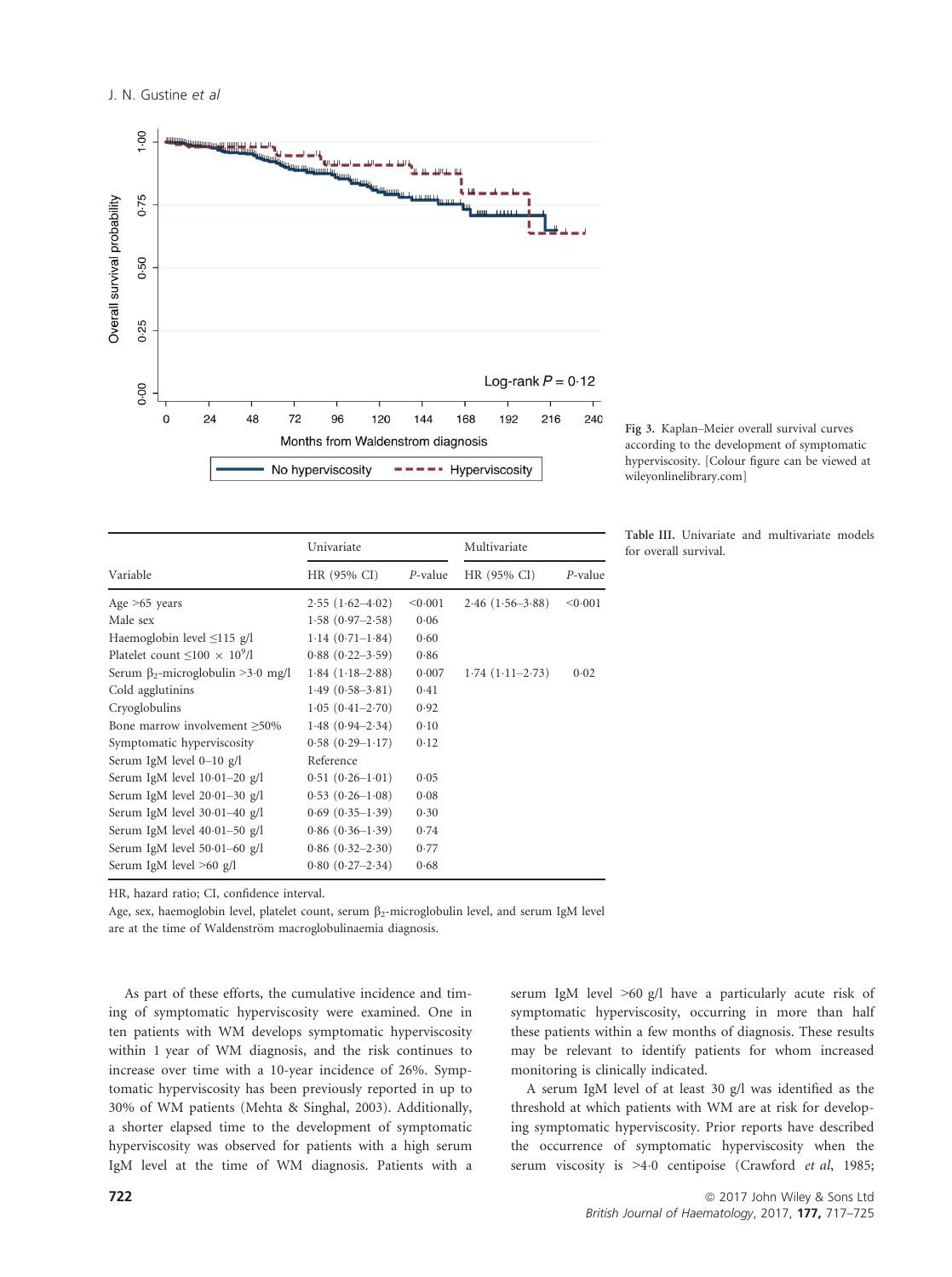Dimopoulos et al, 2000). Of importance, patients without complaints of visual disturbances can have evidence of hyperviscosity identified ('silent hyperviscosity'), particularly in the peripheral retina when a dilated fundoscopic examination is performed (Menke et al, 2009). Morphological changes in the retina attributable to hyperviscosity have been reported in WM patients with a serum IgM level as low as 295 g/l (Menke et al, 2006). Our data nonetheless support the recommendation of fundoscopic examination for WM patients with a serum IgM level >30 g/l to evaluate for signs of hyperviscosity and in all patients with suspected symptomatic hyperviscosity (Treon, 2015; Castillo et al, 2016).

To our knowledge, the risk of symptomatic hyperviscosity associated with a corresponding serum IgM level has not been previously evaluated. Our findings show the risk increases exponentially in response to increasing serum IgM level, consistent with the exponential increase in serum viscosity described when the serum IgM level rises above 30 g/l (Fahey et al, 1965). Modest increases in serum IgM level can therefore result in the rapid onset of symptomatic hyperviscosity. Importantly, patients with a serum IgM level >60 g/l are at high risk (370-fold) for symptomatic hyperviscosity. Two out of three patients with a serum IgM level >60 g/l developed symptomatic hyperviscosity in our cohort. Taken together, these findings support a serum IgM level >60 g/l as the serum IgM threshold for initiation of WM-directed therapy in otherwise asymptomatic patients.

The survival analysis demonstrates that the occurrence of symptomatic hyperviscosity does not affect the long-term prognosis of patients with WM. Two smaller retrospective studies have also reported similar results (Kyrtsonis et al, 2001; Morel et al, 2009). A recent population-based study using the Surveillance, Epidemiology, and End Results (SEER) database reported the median survival of WM patients has increased over the last decade, despite an incurable disease course (Castillo et al, 2014, 2015). Some patients can have survival measured in decades, particularly those diagnosed at a younger age. In all, these data suggest patients with symptomatic hyperviscosity do not necessarily warrant more aggressive therapy, but rather appropriate and prompt control of serum IgM levels to prevent irreversible hyperviscosity-related injury.

Clinically, WM patients with symptomatic hyperviscosity or high serum IgM levels require careful management so as to not exacerbate serum viscosity. Plasmapheresis can rapidly reverse hyperviscosity-related symptoms and typically reduces the serum IgM level by 30–60% after 2–3 sessions (Menke et al, 2008; Stone & Bogen, 2012). Bortezomib-based regimens or ibrutinib (if available) may be appropriate therapeutic options in such a setting given the rapid reductions in serum IgM levels achieved with these agents (Treon et al, 2009, 2015). Rituximab should not be administered to patients with a serum IgM level >40 g/l due to the 'IgM flare' phenomenon (Ghobrial et al, 2004; Treon et al, 2004). Likewise, a similar effect can be seen with intravenous immunoglobulin (IVIG) replacement, which may be indicated for WM patients with recurrent infections on the basis of IgG and IgA hypogammaglobulinaemia (Yang et al, 2009; Hunter et al, 2010). Furthermore, cryoglobulins can cause marked temperature-dependent elevation of serum viscosity (Stone, 2009), and may precipitate the occurrence of symptomatic hyperviscosity at lower serum IgM levels. Caution should also be exercised when transfusing red cells in patients with high serum IgM levels (Treon, 2009; Castillo et al, 2016).

MYD88 and CXCR4 somatic mutations are present in 90– 95% and 30–40% of WM patients, respectively, and have been shown to be determinants of disease presentation (Treon et al, 2012, 2014; Hunter et al, 2014; Schmidt et al, 2015). Our results demonstrate that the odds of symptomatic hyperviscosity are significantly higher for WM patients carrying a CXCR4 nonsense mutation, whereas the MYD88 mutation showed no association. These findings expand upon previous results, wherein higher serum IgM levels and rates of symptomatic disease requiring therapy, including symptomatic hyperviscosity, at the time of initial presentation were observed among WM patients carrying a CXCR4 nonsense mutation (Treon et al, 2014). The CXCR4 nonsense mutation that results from the introduction of a stop codon in the C-terminal domain showed more robust and prolonged AKT and ERK 1/2 signalling versus cells carrying CXCR4 frameshift mutations in preclinical modelling (Cao et al, 2015a,b), and potentially could contribute to altered serum IgM production, thereby increasing the propensity for symptomatic hyperviscosity.

The present study, however, is not without limitations. Despite the large number of patients with WM included, our cohort may not be representative of the general population due to the inherent selection bias associated with patients seen at a tertiary referral centre. In addition, serum viscosity levels were not available for most patients, though serum viscosity levels are often not reproducible and may lack correlation to serum IgM levels (Castillo et al, 2016). Finally, tumour genotyping for MYD88 and CXCR4 somatic mutations was only available for approximately one-quarter of the cohort, probably reflecting the recent discovery of these genetic aberrations.

In summary, the findings of our study show that patients with a serum IgM level  $>60$  g/l are at high risk for symptomatic hyperviscosity. Appropriate therapeutic intervention could be reasonable in this patient population regardless of symptomatic status to prevent hyperviscosity-related injury.

# Acknowledgements

Portions of this research were presented at the 9th International Workshop for Waldenström Macroglobulinaemia in Amsterdam, the Netherlands, on 7 October, 2016, and at the 58th American Society of Hematology Annual Meeting in San Diego, CA, on 4 December 2016.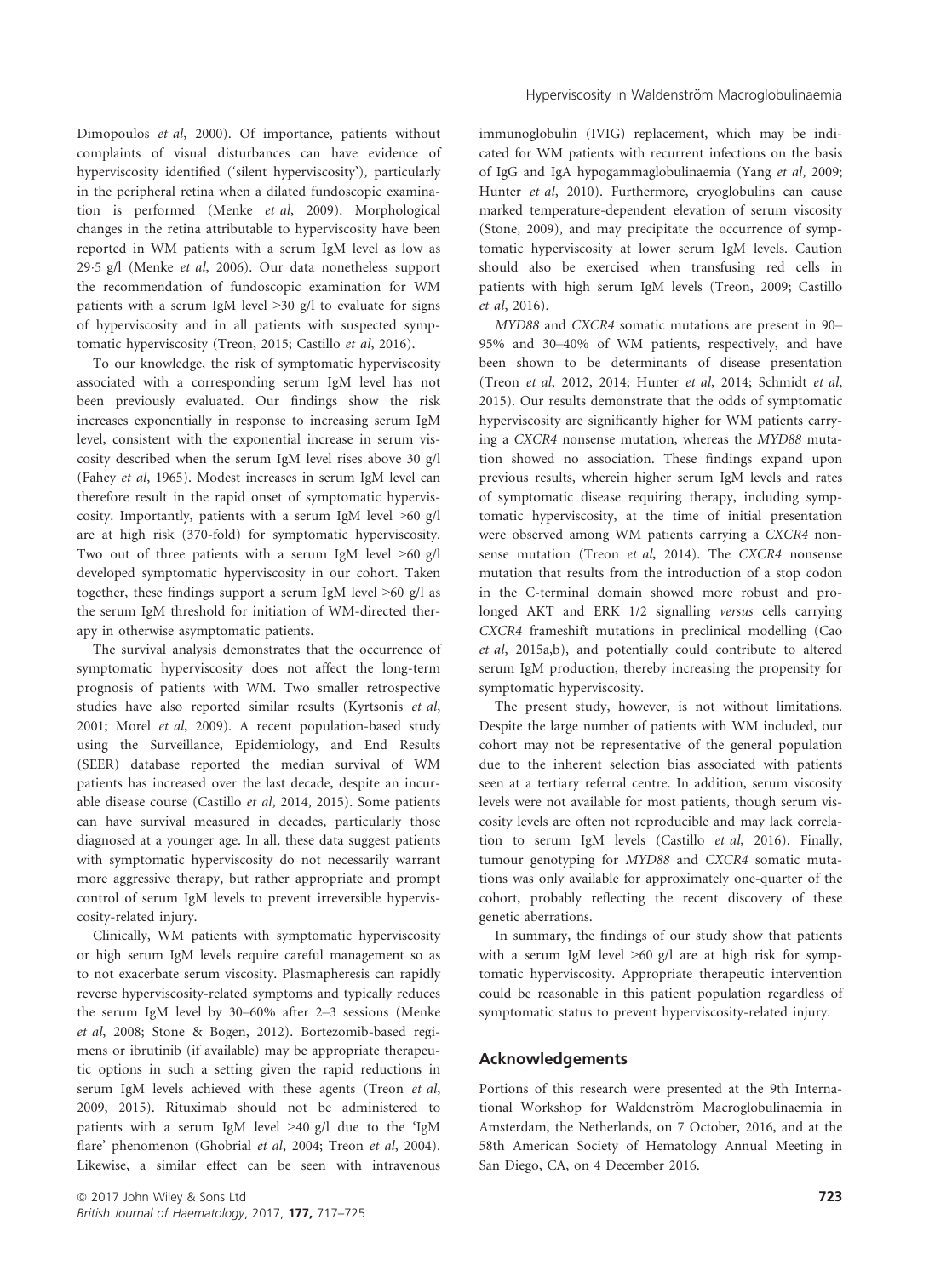# Authors' contributions

JNG, SPT and JJC designed the study. JNG and KM performed the data gathering. TD, IMG, SPT and JJC took care of the patients. ZRH, LX and GY performed the tumour genotyping of patients. JNG and JJC performed the statistical analysis. JNG, SPT and JJC prepared the initial draft. The final manuscript was read and approved by all the authors.

## References

- Cao, Y., Hunter, Z.R., Liu, X., Xu, L., Yang, G., Chen, J., Patterson, C.J., Tsakmaklis, N., Kanan, S., Rodig, S., Castillo, J.J. & Treon, S.P. (2015a) The WHIM-like CXCR4(S338X) somatic mutation activates AKT and ERK, and promotes resistance to ibrutinib and other agents used in the treatment of Waldenstrom's Macroglobulinemia. Leukemia, 29, 169–176.
- Cao, Y., Hunter, Z.R., Liu, X., Xu, L., Yang, G., Chen, J., Tsakmaklis, N., Kanan, S., Castillo, J.J. & Treon, S.P. (2015b) CXCR4 WHIM-like frameshift and nonsense mutations promote ibrutinib resistance but do not supplant MYD88(L265P) -directed survival signalling in Waldenström macroglobulinaemia cells. British Journal of Haematology, 168, 701–707.
- Castillo, J.J., Olszewski, A.J., Cronin, A.M., Hunter, Z.R. & Treon, S.P. (2014) Survival trends in Waldenström macroglobulinemia: an analysis of the Surveillance, Epidemiology and End Results database. Blood, 123, 3999–4000.
- Castillo, J.J., Olszewski, A.J., Kanan, S., Meid, K., Hunter, Z.R. & Treon, S.P. (2015) Overall survival and competing risks of death in patients with Waldenström macroglobulinaemia: an analysis of the Surveillance, Epidemiology and End Results database. British Journal of Haematology, 169, 81–89.
- Castillo, J.J., Garcia-Sanz, R., Hatjiharissi, E., Kyle, R.A., Leleu, X., McMaster, M., Merlini, G., Minnema, M.C., Morra, E., Owen, R.G., Poulain, S., Stone, M.J., Tam, C., Varettoni, M., Dimopoulos, M.A., Treon, S.P. & Kastritis, E. (2016) Recommendations for the diagnosis and initial evaluation of patients with Waldenström Macroglobulinaemia: a Task Force from the 8th International Workshop on Waldenström Macroglobulinaemia. British Journal of Haematology, 175, 77–86.
- Crawford, J., Cox, E.B. & Cohen, H.J. (1985) Evaluation of hyperviscosity in monoclonal gammopathies. The American Journal of Medicine, 79, 13–22.
- Dimopoulos, M.A., Panayiotidis, P., Moulopoulos, L.A., Sfikakis, P. & Dalakas, M. (2000) Waldenström's macroglobulinemia: clinical features, complications, and management. Journal of Clinical Oncology: Official Journal of the American Society of Clinical Oncology, 18, 214–226.

# **Disclosures**

IMG received research funding and/or honoraria from Bristol-Myers Squibb, Celgene, Novartis and Takeda. SPT received research funding and/or honoraria from Janssen and Pharmacyclics. JJC has received honoraria and/or research funding from Abbvie, Biogen, Celgene, Gilead, Janssen, Millennium and Pharmacyclics. JNG, KM, TD, ZRH, LX and GY have no conflict of interest to disclose.

- Fahey, J.L., Barth, W.F. & Solomon, A. (1965) Serum hyperviscosity syndrome. JAMA, 192, 464–467.
- Ghobrial, I.M., Fonseca, R., Greipp, P.R., Blood, E., Rue, M., Vesole, D.H. & Gertz, M.A.; Eastern Cooperative Oncology Group (2004) Initial immunoglobulin M 'flare' after rituximab therapy in patients diagnosed with Waldenstrom macroglobulinemia: an Eastern Cooperative Oncology Group Study. Cancer, 101, 2593–2598.
- Hunter, Z.R., Manning, R.J., Hanzis, C., Ciccarelli, B.T., Ioakimidis, L., Patterson, C.J., Lewicki, M.C., Tseng, H., Gong, P., Liu, X., Zhou, Y., Yang, G., Sun, J., Xu, L., Sheehy, P., Morra, M. & Treon, S.P. (2010) IgA and IgG hypogammaglobulinemia in Waldenström's macroglobulinemia. Haematologica, 95, 470–475.
- Hunter, Z.R., Xu, L., Yang, G., Zhou, Y., Liu, X., Cao, Y., Manning, R.J., Tripsas, C., Patterson, C.J., Sheehy, P. & Treon, S.P. (2014) The genomic landscape of Waldenstrom macroglobulinemia is characterized by highly recurring MYD88 and WHIM-like CXCR4 mutations, and small somatic deletions associated with B-cell lymphomagenesis. Blood, 123, 1637– 1646.
- Kyle, R.A., Treon, S.P., Alexanian, R., Barlogie, B., Björkholm, M., Dhodapkar, M., Lister, T.A., Merlini, G., Morel, P., Stone, M., Branagan, A.R. & Leblond, V. (2003) Prognostic markers and criteria to initiate therapy in Waldenstrom's macroglobulinemia: consensus panel recommendations from the Second International Workshop on Waldenstrom's Macroglobulinemia. Seminars in Oncology, 30, 116–120.
- Kyrtsonis, M.C., Vassilakopoulos, T.P., Angelopoulou, M.K., Siakantaris, P., Kontopidou, F.N., Dimopoulou, M.N., Boussiotis, V., Gribabis, A., Konstantopoulos, K., Vaiopoulos, G.A., Fessas, P., Kittas, C. & Pangalis, G.A. (2001) Waldenström's macroglobulinemia: clinical course and prognostic factors in 60 patients. Experience from a single hematology unit. Annals of Hematology, 80, 722–727.
- Mehta, J. & Singhal, S. (2003) Hyperviscosity syndrome in plasma cell dyscrasias. Seminars in Thrombosis and Hemostasis, 29, 467–471.
- Menke, M.N., Feke, G.T., McMeel, J.W., Branagan, A., Hunter, Z. & Treon, S.P. (2006) Hyperviscosity-related retinopathy in waldenstrom macroglobulinemia. Archives of Ophthalmology (Chicago, Ill.: 1960), 124, 1601–1606.
- Menke, M.N., Feke, G.T., McMeel, J.W. & Treon, S.P. (2008) Effect of plasmapheresis on hyperviscosity-related retinopathy and retinal hemodynamics in patients with Waldenstrom's macroglobulinemia. Investigative Ophthalmology & Visual Science, 49, 1157–1160.
- Menke, M.N., Feke, G.T., McMeel, J.W. & Treon, S.P. (2009) Ophthalmologic techniques to assess the severity of hyperviscosity syndrome and the effect of plasmapheresis in patients with Waldenström's macroglobulinemia. Clinical Lymphoma & Myeloma, 9, 100–103.
- Morel, P., Duhamel, A., Gobbi, P., Dimopoulos, M.A., Dhodapkar, M.V., McCoy, J., Crowley, J., Ocio, E.M., Garcia-Sanz, R., Treon, S.P., Leblond, V., Kyle, R.A., Barlogie, B. & Merlini, G. (2009) International prognostic scoring system for Waldenstrom macroglobulinemia. Blood, 113, 4163–4170.
- Owen, R.G., Treon, S.P., Al-Katib, A., Fonseca, R., Greipp, P.R., McMaster, M.L., Morra, E., Pangalis, G.A., San Miguel, J.F., Branagan, A.R. & Dimopoulos, M.A. (2003) Clinicopathological definition of Waldenstrom's macroglobulinemia: consensus panel recommendations from the Second International Workshop on Waldenstrom's Macroglobulinemia. Seminars in Oncology, 30, 110–115.
- Schmidt, J., Federmann, B., Schindler, N., Steinhilber, J., Bonzheim, I., Fend, F. & Quintanilla-Martinez, L. (2015) MYD88 L265P and CXCR4 mutations in lymphoplasmacytic lymphoma identify cases with high disease activity. British Journal of Haematology, 169, 795–803.
- Stone, M.J. (2009) Waldenström's macroglobulinemia: hyperviscosity syndrome and cryoglobulinemia. Clinical Lymphoma & Myeloma, 9, 97– 99.
- Stone, M.J. & Bogen, S.A. (2012) Evidence-based focused review of management of hyperviscosity syndrome. Blood, 119, 2205–2208.
- Treon, S.P. (2009) How I treat Waldenström macroglobulinemia. Blood, 114, 2375–2385.
- Treon, S.P. (2015) How I treat Waldenström macroglobulinemia. Blood, 126, 721–732.
- Treon, S.P., Branagan, A.R., Hunter, Z., Santos, D., Tournhilac, O. & Anderson, K.C. (2004) Paradoxical increases in serum IgM and viscosity levels following rituximab in Waldenstrom's macroglobulinemia. Annals of Oncology: Official Journal of the European Society for Medical Oncology, 15, 1481–1483.